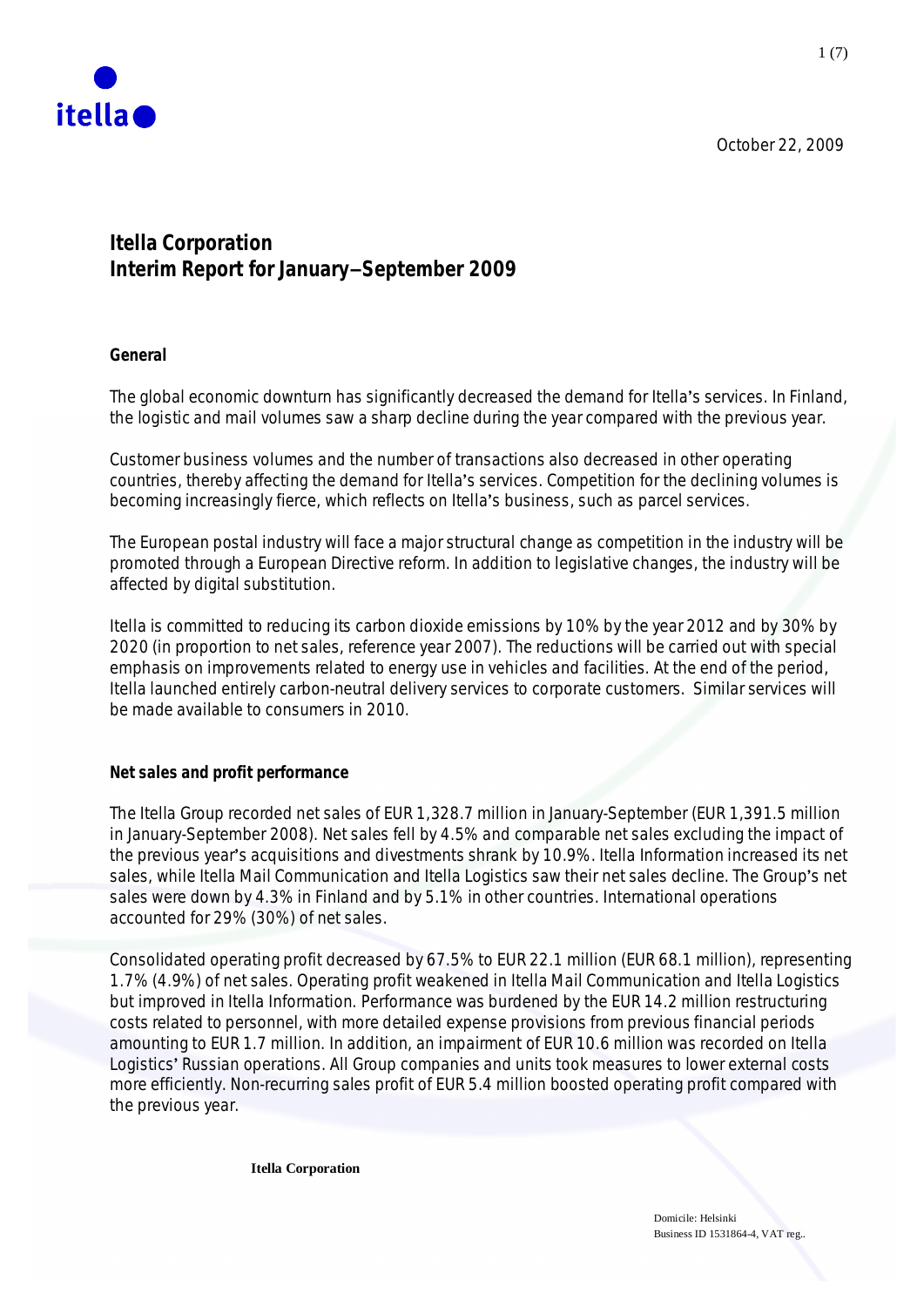The Group's net financing costs were EUR -24.7 million (EUR +5.3 million). The consolidated income statement included EUR 14.6 million net in exchange rate losses due in particular to the weakening of the Russian ruble earlier in the year, of which EUR 12.1 million are realized losses. Consolidated profit after financial items was EUR -2.6 million (EUR 73.4 million). Income tax totaled EUR 8.4 million (EUR 24.4 million). The Group recorded a net loss of EUR 11.0 million for the period (EUR 49.0 million).

| Itella's Key Figures               | 1-9/2009 | 1-9/2008 | 2008    |
|------------------------------------|----------|----------|---------|
| Net sales, MEUR                    | 1,328.7  | 1,391.5  | 1,952.9 |
| Operating profit (EBIT), MEUR      | 22.1     | 68.1     | 69.0    |
| EBIT margin, %                     | 1.7      | 4.9      | 3.5     |
| Operating profit (EBIT), MEUR *)   | 32.7     | 68.1     | 95.1    |
| EBIT margin, % *)                  | 2.5      | 4.9      | 4.9     |
| Result before income tax, MEUR     | $-2.6$   | 73.4     | 46.6    |
| Return on equity, %, 12 months     | $-5.9$   | 8.9      | 2.6     |
| Return on investment, %, 12 months | 3.0      | 14,1     | 12.4    |
| Equity ratio, %                    | 49.6     | 51.0     | 51.1    |
| Gearing, %                         | 26.7     | 21.1     | 14.8    |
| Personnel on average               | 30,447   | 27,106   | 28,163  |
| Gross capital expenditure, MEUR    | 94.7     | 325.7    | 351.5   |

\*) excluding non-current item

# **Itella Mail Communication**

Itella Mail Communication recorded net sales of EUR 648.5 million in January-September (EUR 663.4 million), showing a decrease of 2.2%.

Delivery volumes of addressed mail and subscription newspapers and magazines in January-September 2009 fell significantly compared to the corresponding period in 2008:

- First-class letter volume fell by 8%.
- Second-class letter volume remained stable.
- Newspaper delivery volumes dropped by 4%.
- Magazine delivery volumes shrank by 3%.

In direct marketing, unaddressed direct mail deliveries increased sharply while addressed deliveries saw a marked decline.

The business group posted an operating profit of EUR 39.4 million (EUR 59.3 million), representing 6.1% (8.9%) of net sales. The profitability weakened due to the decrease in net sales, particularly in important key products. On the other hand, productivity was improved through the implementation of a new salary and working hour model, which has curbed the growth of personnel costs.

The mail sorting and delivery modernization project continued to move ahead as planned, and about 75% of the mail sorting network investments have now been carried out.

**Itella Information**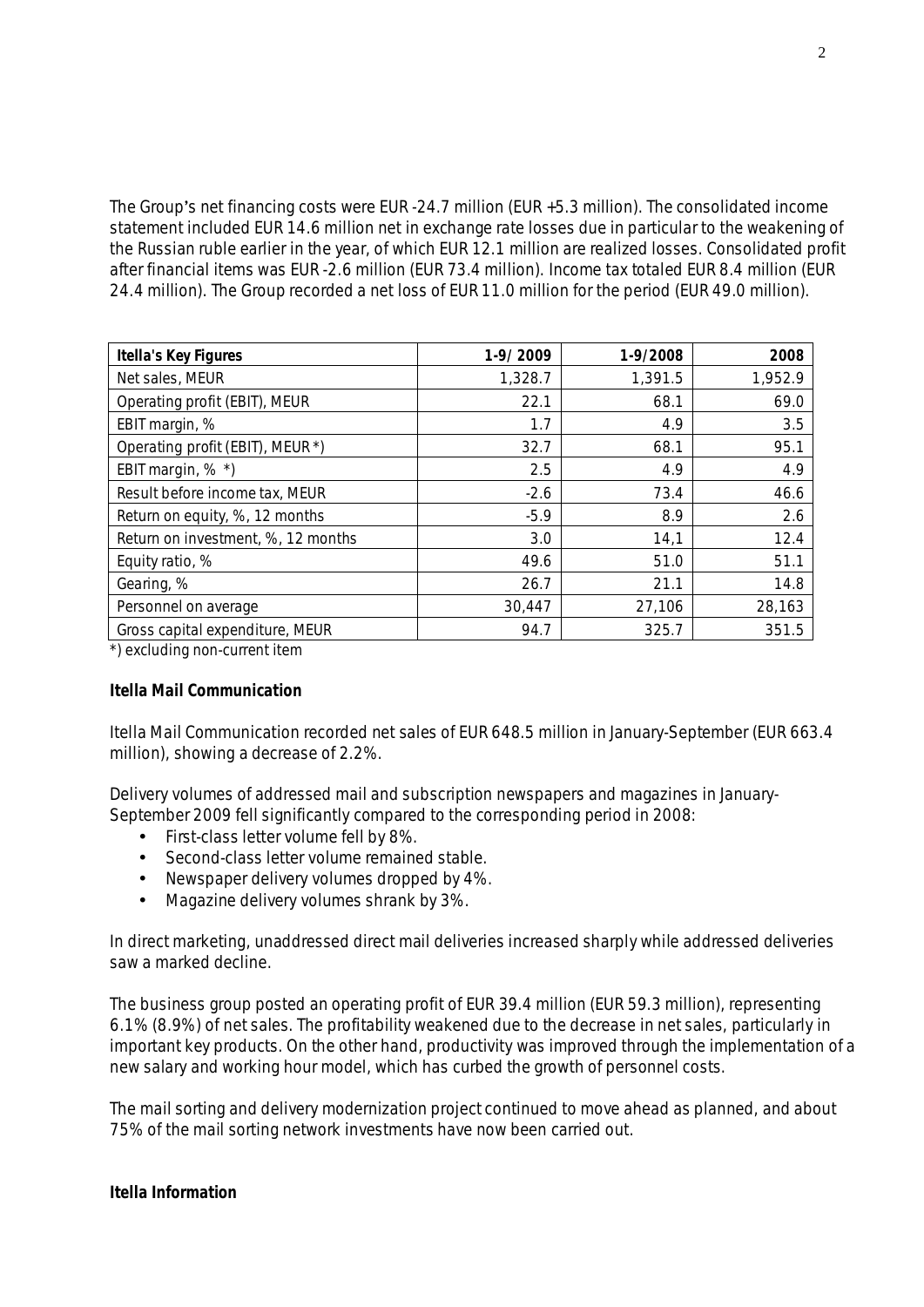Itella Information's net sales increased to EUR 183.1 million (EUR 181.9 million) in January-September, up by 0.7%. Excluding the effect of acquisitions and divestments, net sales fell by 6.2%. Net sales picked up in all product lines and operating countries, with the exception of Sweden and Germany. Net sales in Sweden decreased because of the divestment of the contact center business at the beginning of the year. Customer prospecting has been successful in all operating countries.

The business group posted an operating profit of EUR 12.4 million (EUR 8.7 million), representing 6.8% (4.8%) of net sales. Measures were taken in all operating countries to adjust the cost levels to reflect the decrease in transaction volumes caused by the general market conditions.

A decision was made in Itella Information to outsource IT development work. In connection with these arrangements, 29 employees were transferred to the employment of an external service provider on 1 October.

# **Itella Logistics**

In January-September, Itella Logistics recorded net sales of EUR 525.4 million (EUR 568.3 million), showing a decrease of 7.5%. Excluding the impact of acquisitions, net sales fell by 21.8%. Net sales decreased in all product lines except Contract Logistics and in all operating countries except Russia.

Itella Logistics recorded an operating loss of EUR 21.1 million (a profit of EUR 12.0 million), representing -4.0% (+2.1%) of net sales. Although the long-term business outlook for the Russian business remains unaltered, an impairment of EUR 10.6 million was recorded in its goodwill. This was due to the rise in the discount interest rate used for testing the Russian logistics business. Profitability was affected by the major decrease in volumes in all operating countries compared to the previous year. Compared with 2008, the negative volume development escalated each month through the first half of the year, and in relative terms the development accelerated in the third quarter compared with the previous year. On the whole, Itella's logistics volumes represent the industry's general economic trend. In Finland, parcel delivery volumes dropped by 13%.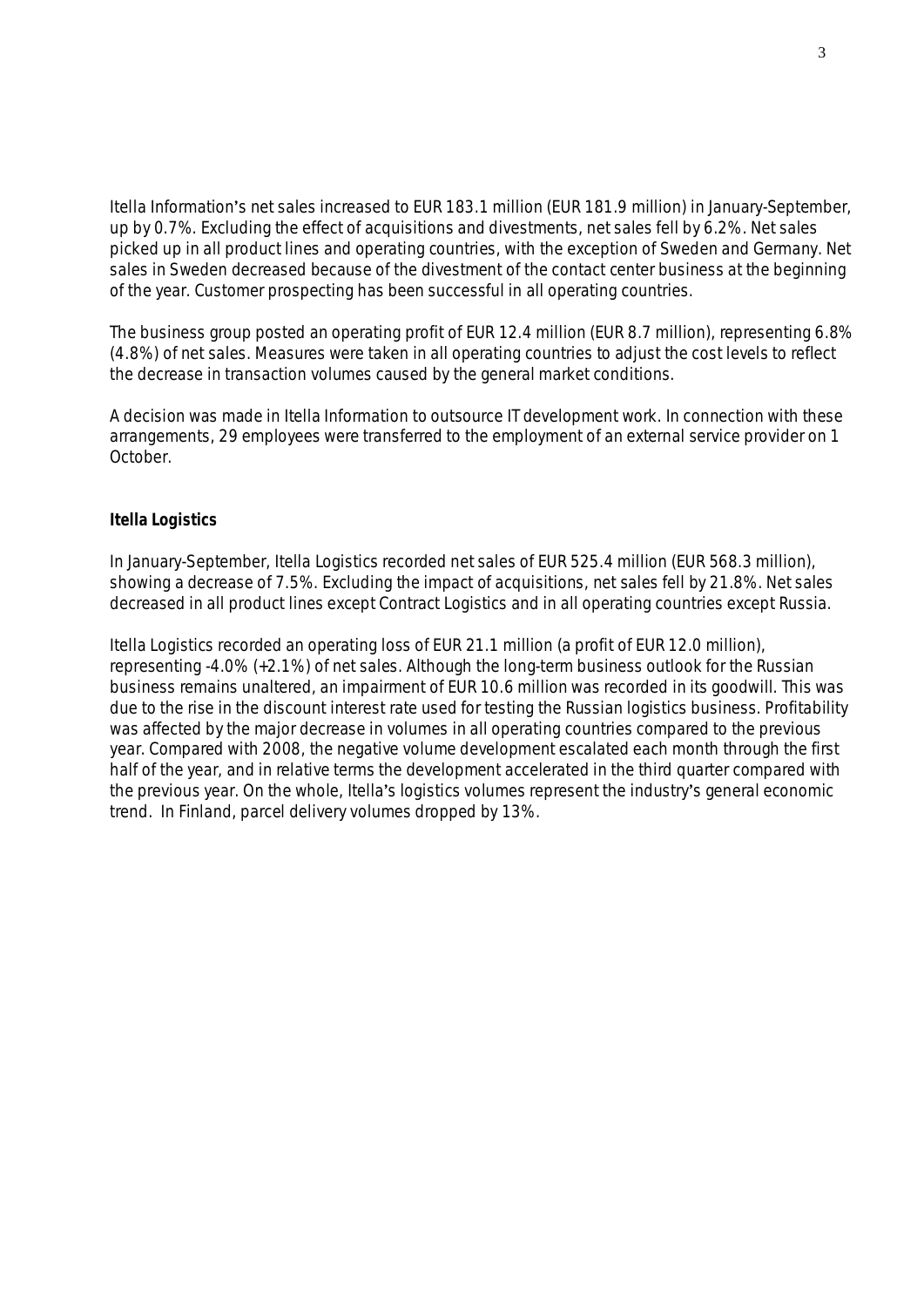| Key Figures of Business Groups, MEUR |  |
|--------------------------------------|--|
|--------------------------------------|--|

|                                  | 1-9/2009 | 1-9/2008 | Change               |
|----------------------------------|----------|----------|----------------------|
| Net sales                        |          |          |                      |
| Itella Mail Communication        | 648.5    | 663.4    | $-2.2%$              |
| Itella Information               | 183.1    | 181.9    | 0.7%                 |
| Itella Logistics                 | 525.4    | 568.3    | $-7.5%$              |
| Other activities                 | 10.2     | 12.9     | $-20.9%$             |
| Intra-Group sales                | $-38.5$  | $-35.0$  |                      |
| Itella Group                     | 1,328.7  | 1,391.5  | $-4.5%$              |
| Operating profit (EBIT)          |          |          |                      |
| <b>Itella Mail Communication</b> | 39.4     | 59.3     | $-33.6%$             |
| Itella Information               | 12.4     | 8.7      | 42.5%                |
| Itella Logistics *)              | $-10.5$  | 12.0     | $\ddot{\phantom{0}}$ |
| Itella Logistics                 | $-21.1$  | 12.0     |                      |
| Other activities                 | $-8.6$   | $-11.9$  | $\cdot$ .            |
| Itella Group                     | 22.1     | 68,1     | $-67.1%$             |
| EBIT margin,%                    |          |          |                      |
| <b>Itella Mail Communication</b> | 6.1%     | 8.9%     |                      |
| Itella Information               | 6.8%     | 4.8%     |                      |
| Itella Logistics *)              | $-2.0%$  | 2.1%     |                      |
| Itella Logistics                 | $-4.0%$  | 2.1%     |                      |
| Other activities                 | $-84.3%$ | $-92.2%$ |                      |
| Itella Group                     | 1.7%     | 4.9%     |                      |

\*) excl. non-recurring item

Compared with the financial results reported for the segments in 2008, Itella Mail Communication and Itella Logistics improved their operating profits as a result of relocation of premises that were previously located within other Group operations. Here the figures has been converted and are comparable.

#### **Financial position and capital expenditure**

Consolidated net cash flow from operating activities totaled EUR 15.6 million (EUR 21.3 million) before investing activities. Net cash flow from operating activities improved from last year as a result of a change made in Finland in the payment of employee pension insurance contributions, which are payable quarterly this year instead of being paid as an advance payment in the first quarter.

Capital expenditure amounted to EUR 94.7 million (EUR 325.7 million). No acquisitions were made in this period while acquisitions in the comparison period totaled EUR 258.6 million. Capital expenditure primarily involved mail sorting machinery and mail processing systems and facilities in Finland.

A TyEL loan of EUR 100 million was drawn in the first quarter. During the period, EUR 100 million was spent to repay the US dollar loans of the Group's Russian subsidiaries.

At the end of September, liquid assets stood at EUR 100.9 million (EUR 160.5 million), and undrawn committed credit facilities totaled EUR 150.0 million (EUR 90.0 million). Commercial papers issued amounted to EUR 107.7 million at the end of the period. The Group's interest-bearing liabilities were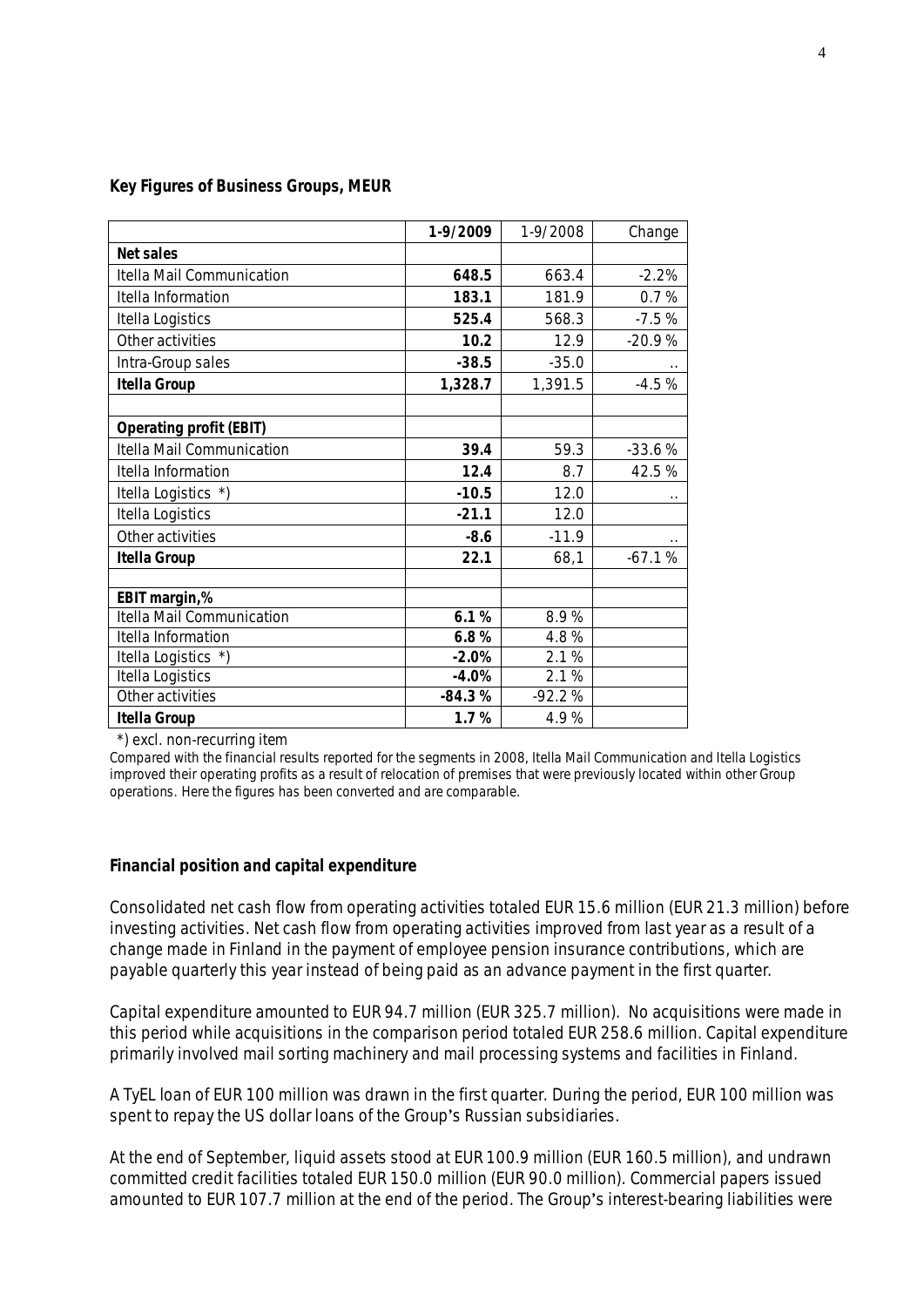EUR 277.8 million (EUR 318.8 million). The equity ratio stood at 49.6% (51.0%) and gearing was 26.7% (21.1%).

# **Personnel**

In January–September, the Itella Group employed an average of 30,447 (27,106) people. At the end of the period, the number of personnel was 29,509 (30,988) with 21,948 (22,916) employees based in Finland.

Compared with the corresponding period a year earlier, the number of Group personnel decreased in Itella Mail Communication and Itella Logistics, and particularly in Finland, Russia, Sweden and Denmark. At the end of the period, the Group employed personnel by segment as follows: Itella Mail Communication 17,761, Itella Information 2,021, Itella Logistics 9,687 and other Group functions 40.

During January-September, four more extensive rounds of statutory labor negotiations were concluded in Finland, resulting in approximately 290 terminations of employment or pension arrangements. In January–September, the Itella Group hired about 400 new permanent employees in Finland. In addition, Itella is a major provider of seasonal jobs.

In operations outside Finland, the number of Group personnel decreased by more than 600 in January-September. In Russia, Itella Logistics took measures to prepare for new volume growth by recruiting more personnel in the third quarter.

# **Changes in corporate structure**

Itella sold its holding in Oy Confidea Business Consulting Oy, part of the Itella Logistics business group. Prior to the sale, Itella held a 69.9% share in the company. The sale did not have a material impact on Itella's figures.

Itella Information transferred its Swedish contact center business to a joint venture in which Itella is a minority shareholder. The eFlow business related to invoice automation solutions, part of Itella's Norwegian company, was sold. As a result of these sales, the number of personnel at Itella Information has decreased by about 70 employees from the beginning of the year. The arrangements do not have a material effect on the business group's result.

In June, Itella IPS Oy was granted authorization as a payment institution and it was also accepted as a member of the Federation of Finnish Financial Services.

Itella initiated a study on the impacts of a possible universal service model on the organization of the Group's operations in Finland. The study will be carried out as part of Itella's preparations for the revisions in the postal services legislation which will come into force at the beginning of 2011.

# **Events after the period under review**

On October 1, 2009, Itella Logistics Finnish subsidiaries AW-Store Oy, Kauko Group Oy, and SHW Logistiikka Oy merged with Itella Logistics Oy. In addition, Keski-Suomen TTI Partners Oy and Normittari Oy merged with their parent company, Itella Tuottotieto Oy, on October 1, 2009.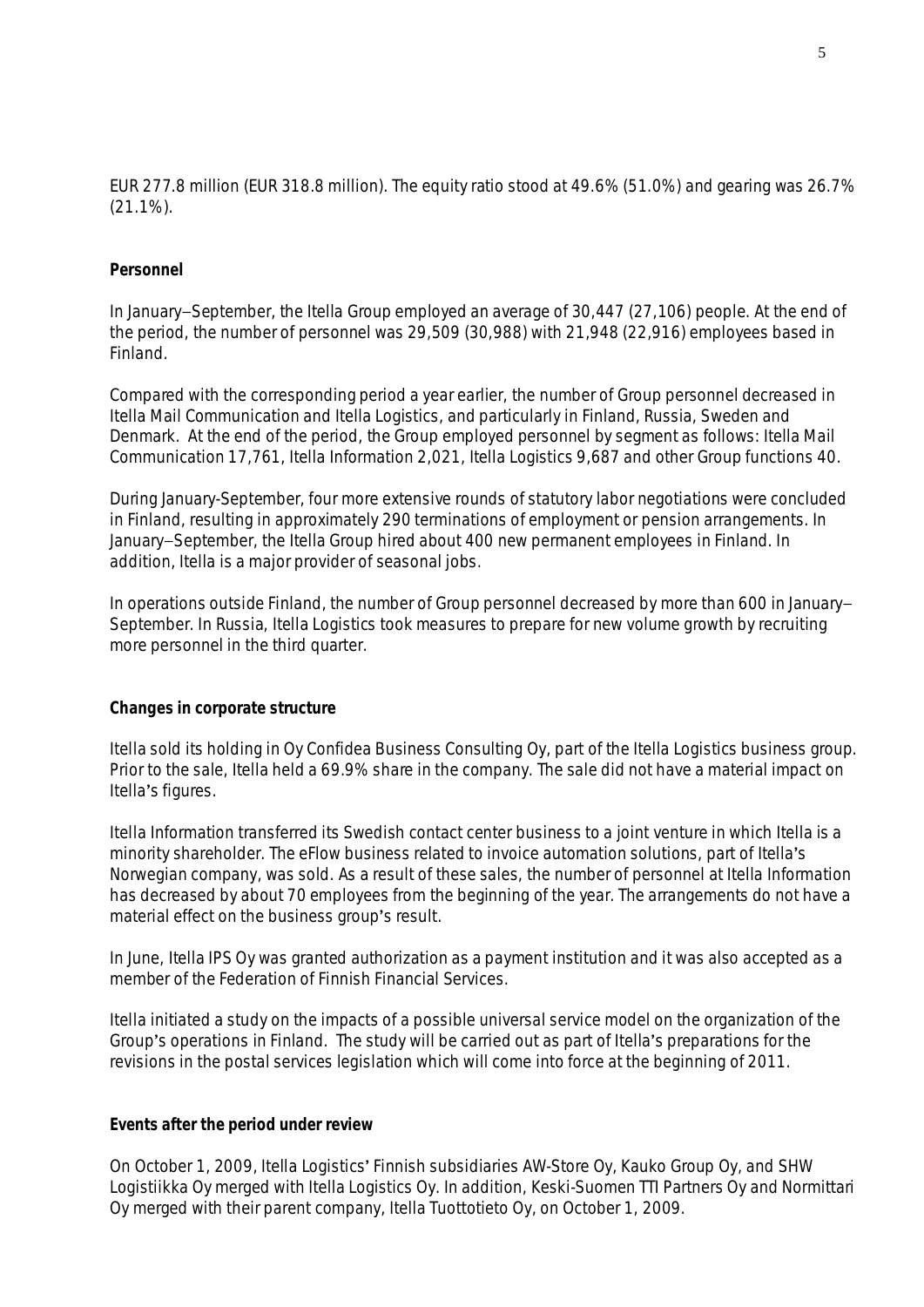At the beginning of October, statutory labor negotiations began involving the reorganization of the mail sorting centers over the next 1.5 years. The estimated increase in efficiency will correspond to 360 man years by the end of 2010, at which time the new sorting technology will be in use. On October 13, 2009, the Finnish Communications Regulatory Agency issued a decision on the pricing of Itella's universal service products. The Agency and Itella have had very dissimilar views on the interpretation of the current postal services legislation for quite some time. The Finnish Communications Regulatory Agency requires a new price list for universal service products from Itella by May 1, 2010 as well as an explanation of the cost structure of charges collected for universal service products.

On October 21, 2009, Itella acquired the 10% holding of a minority shareholder (RosEvroGroup) in its Russian NLC logistics group. The estimated additional price of the acquisition is EUR 37.4 million.

After the acquisition of NLC's minority interest, measures will be taken in the final quarter to strengthen the capital structure of the subsidiaries in the NLC subgroup and to simplify the legal structure.

**Short-term business risks and uncertainties**

Group level risk management based on Enterprise Risk Management (ERM) principles is part of Itella Group's management and strategy processes. The Group's risk management policy and businessrelated risks are described in the Annual Report and Financial Statements for 2008.

The general economic climate in Itella's operating area increased business risks and uncertainties. The continuing recession hampers net sales and makes sales development difficult to predict. This complicates decision-making concerning sizing of Itella's own production resources. Adjustment of costs and management of working capital items are emphasized. In Finland, the adjustment of personnel-related costs is expected to take a considerable amount of time and generate significant costs.

The economic climate in Russia and the behavior of the Russian ruble have a material impact on Itella's financial result and balance sheet. The Group's ruble-denominated translation risk in Russia at the end of September amounted to EUR 107.3 million, and, in accordance with the Group's financial risk policy, it is not hedged. The Russian companies' unhedged bank loans in dollars were repaid during the period, which increased the Group's ruble-denominated debt instruments. Ruble-denominated debt instruments amounted to EUR 138.3 million with a hedge rate of 28.0%. A decision was made at the end of the period under review to change investments in the NLC companies, which were previously handled as debt instruments, to equity instruments or permanent net investments of a similar nature as of October 1, 2009, in which case they will no longer be hedged in a translation risk position. Consequently, changes in the value of the Russian ruble in relation to the euro will primarily affect the Group's shareholders' equity translation difference, and hedging costs to be recorded in financial items will not be generated.

## **Seasonal fluctuation**

Seasonal fluctuation is characteristic of the Group's business operations. Net sales and operating profit in the business segments are not accrued evenly over the year. The first and fourth quarters are typically strong, while the second and third quarters are weaker.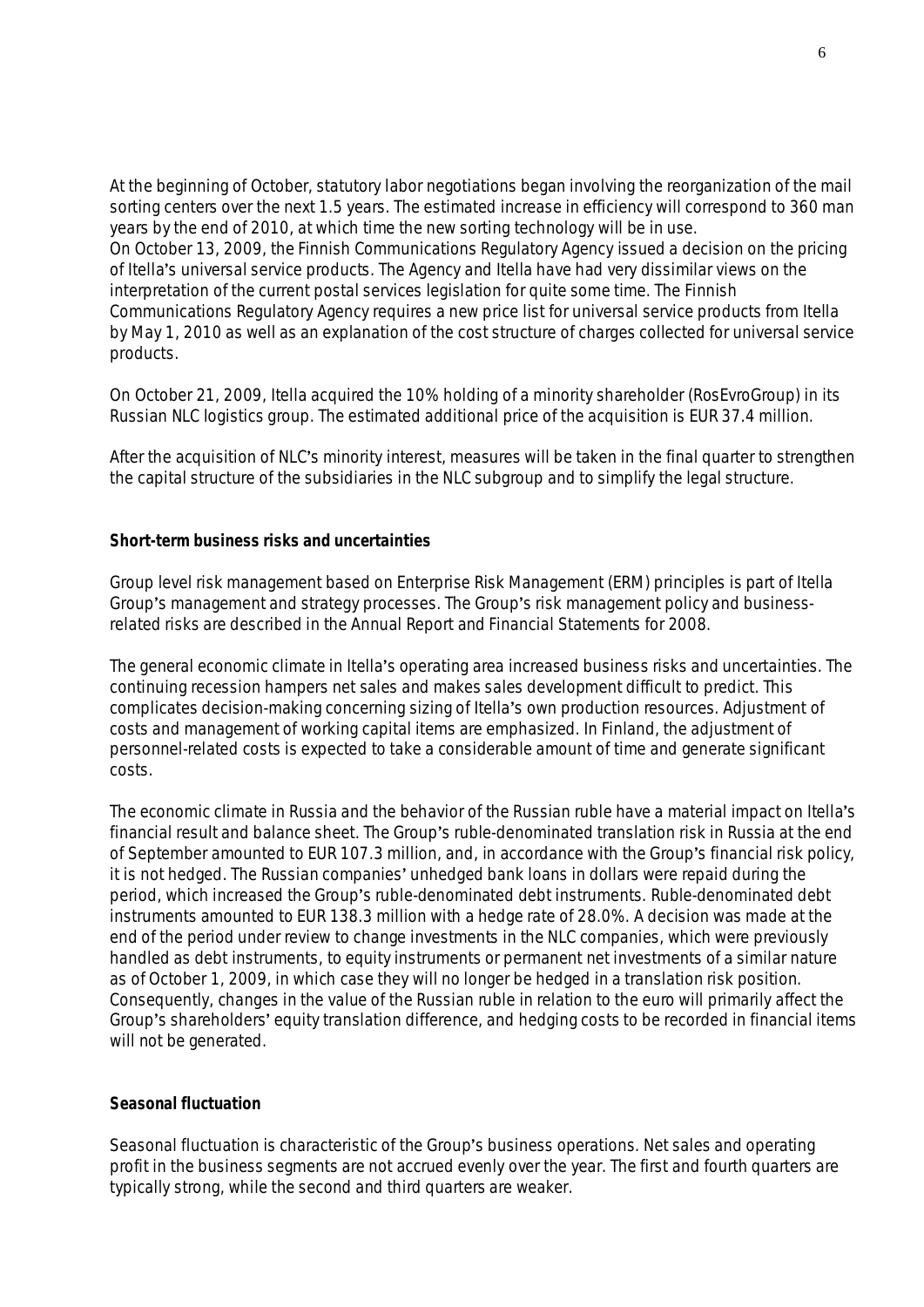# **Outlook for the rest of the year**

The economic recession is clearly affecting the demand for Itella's services. Moreover, the economic recession may rapidly accelerate digital substitution and electronic communications, which have a considerable effect on the long-term demand for Itella's services. In some business areas, market overcapacity may lead to more aggressive price competition. On the other hand, the downturn creates demand for outsourcing solutions that help enhance the efficiency of customer processes.

Technically, the Group's net sales for 2009 will be boosted by the previous year's acquisitions, which were not included in the consolidated accounts for the entire fiscal year of 2008. The downward trend in volumes and in the number of transactions will have a strong effect on net sales. Net sales for the full year are expected to remain below the previous year's level. Exchange rate fluctuations have a greater impact on Itella's figures than in previous years.

Measures and projects aiming to improve productivity are a key priority in all business groups. The entire Group has taken measures to lower costs, with particular emphasis on cutting overheads. Management and control of discretionary costs have been enhanced. Savings achieved by adjusting the number of employees will not yet show in 2009. The full-year operating profit before non-recurring items will fall clearly short of the previous year's figures.

The timing and volume of acquisitions and other investments will be considered carefully. However, the level of capital expenditure will remain above the long-term average, due to the ongoing projects of Itella Mail Communication in Finland.

Helsinki, October 21, 2009

Itella Corporation Board of Directors

The figures in this Interim Report are unaudited.

**APPENDICES:** Accounting principles Consolidated key indicators Comprehensive consolidated income statement Consolidated balance sheet Statement of changes in shareholders' equity Consolidated cash flow statement Segment information Consolidated contingent liabilities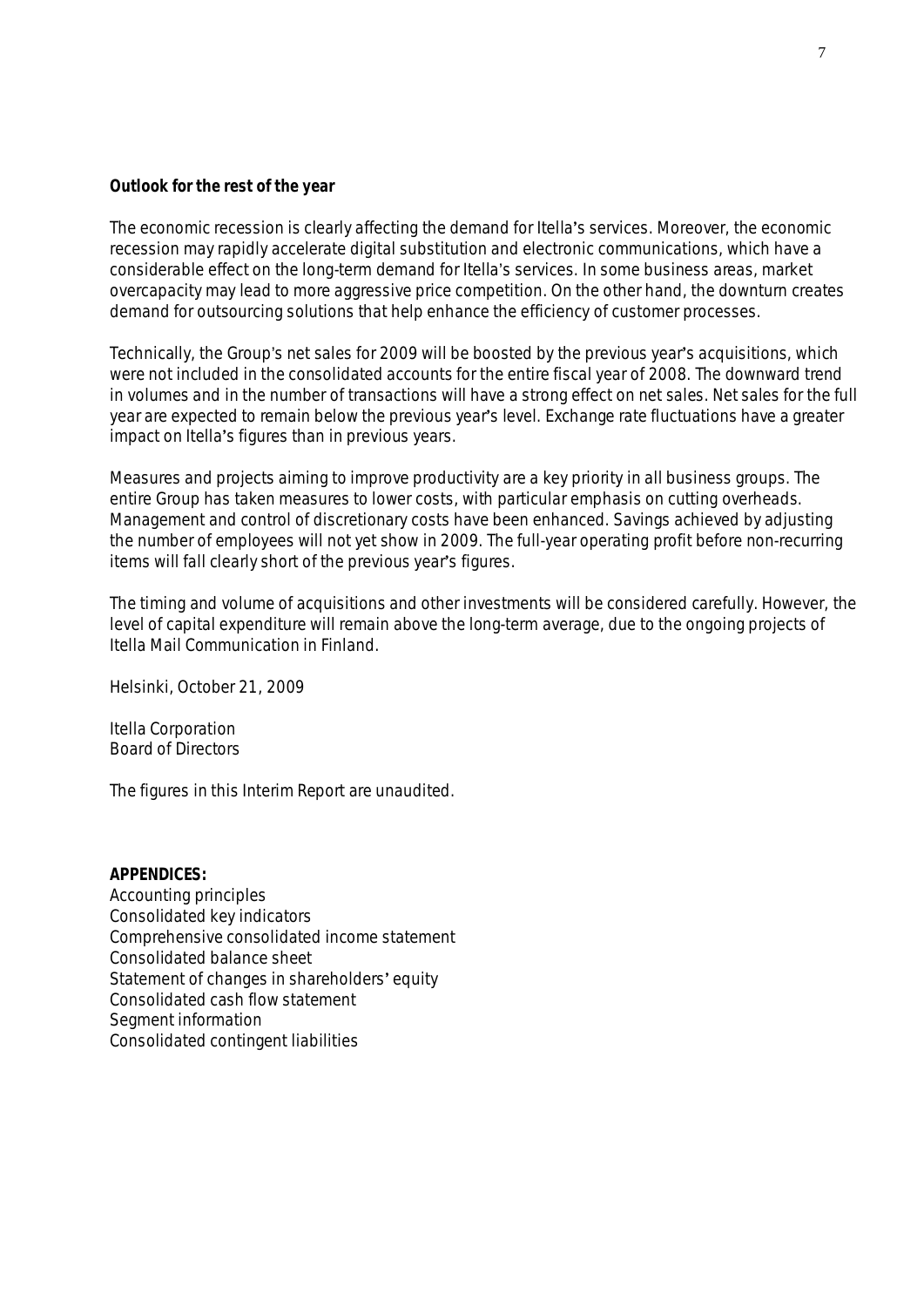#### **Itella Corporation Interim Report Q3/2009**

#### **Accounting principles, Note 1**

The interim report was prepared in accordance with IFRS-based recognition and measurement principles. As of January 1, 2009 the Group applies the following new and revised standards: IFRS 8 Operating segments and IAS 1 Presentation of financial statements. In other respects, the accounting policies applied in the preparation of financial statements for 2008 have been applied here.

Compared with the financial results reported for the segments in 2008, Itella Mail Communication and Itella Logistics improved their operating profits as a result of relocation of premises that were previously located within other Group operations. The operating profits for 2008 have been converted into comparable figures in the tables for 2009.

#### **Key Figures, Note 2**

| 7-9    | 7-9      | $1 - 9$     | $1-9$      | $1 - 12$ |
|--------|----------|-------------|------------|----------|
|        |          |             |            | 2008     |
| 412.5  | 468,0    | 1 3 2 8 . 7 | 1 3 9 1 .5 | 1952.9   |
|        |          |             |            |          |
| 5.0    | 24,2     | 32.7        | 68.1       | $95.1*$  |
| 1.2    | 5.2      | 2.5         | 4.9        | $4,9*$   |
| $-5.6$ | 24.2     | 22.1        | 68.1       | 69.0     |
| $-1.4$ | 5.2      | 1.7         | 4.9        | 3.5      |
| $-5.7$ | 29.4     | $-2.6$      | 73.4       | 46.6     |
|        |          | $-5.9$      | 8.9        | 2.6      |
|        |          | 3.0         | 14.1       | 12.4     |
|        |          | 49.6        | 51.0       | 51.1     |
|        |          | 26.7        | 21.1       | 14.8     |
| 29.9   | 264.5    | 94.7        | 325.7      | 351.5    |
| 30 139 | 29 4 8 2 | 30 447      | 27 10 6    | 28,163   |
|        | 2009     | 2008        | 2009       | 2008     |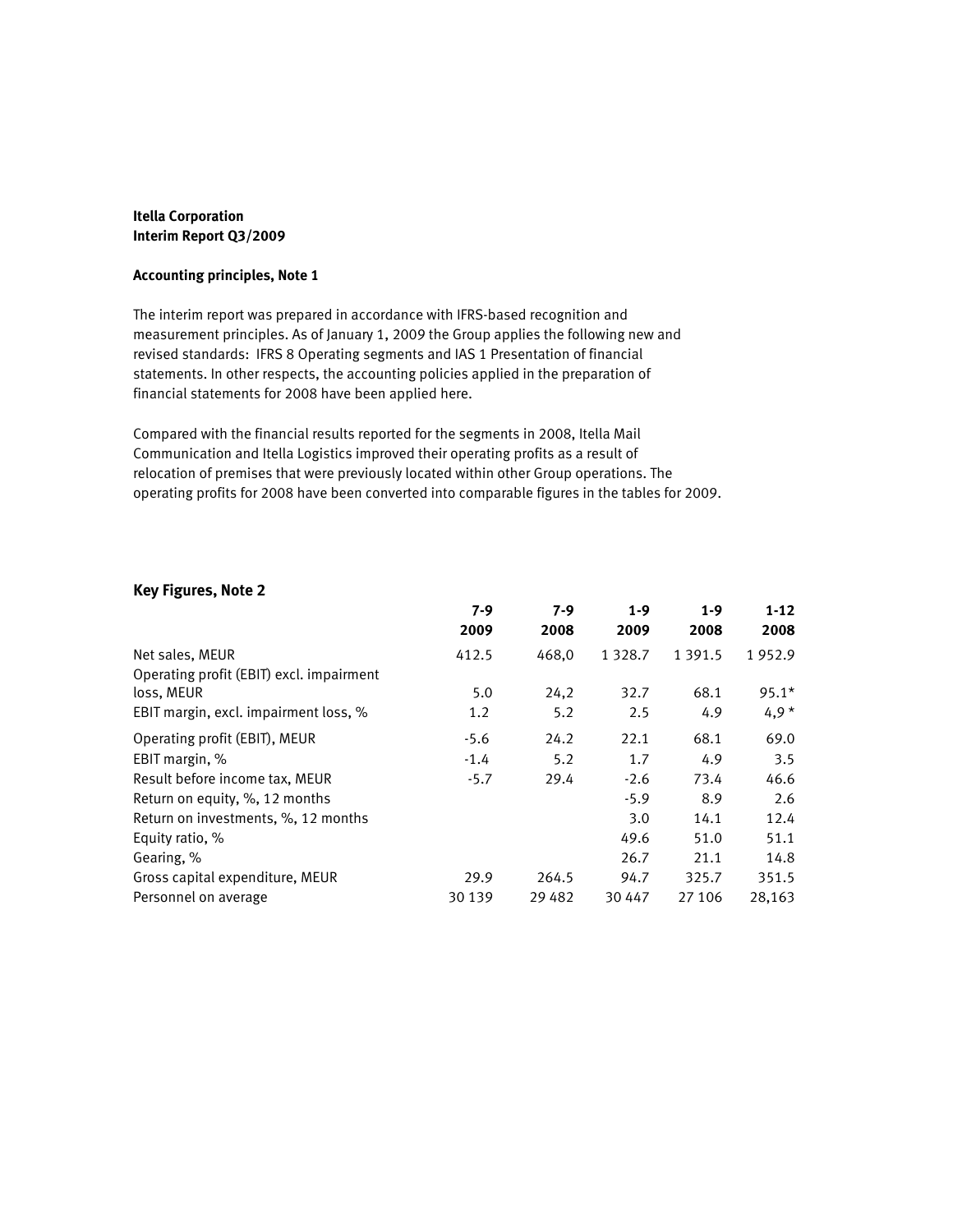# **Itella Corporation**

**Interim Report Q3/2009**

| <b>Comprehensive Income</b><br><b>Statement, Note 3</b><br><b>EUR million</b> | 7-9<br>2009 | $7-9$<br>2008 | $1 - 9$<br>2009 | $1 - 9$<br>2008 | $1 - 12$<br>2008 |
|-------------------------------------------------------------------------------|-------------|---------------|-----------------|-----------------|------------------|
| <b>Net sales</b>                                                              | 412.5       | 468.0         | 1,328.7         | 1,391.5         | 1,952.9          |
| Other operating income                                                        | 2.0         | 8.6           | 10.6            | 11.6            | 13.9             |
| Share of associated companies' results                                        | 0.1         | 0.1           | 0.1             | 0.2             | 0.2              |
| Materials and services                                                        | 111.6       | 150.6         | 354.7           | 433.1           | 594.1            |
| Employee benefits                                                             | 202.2       | 203.6         | 652.3           | 628.1           | 873.8            |
| Depreciation, amortis.and impairm.loss                                        | 19.9        | 19.7          | 58.0            | 49.3            | 74.2             |
| Goodwill impairment losses                                                    | 10.6        | 0.0           | 10.6            | 0.0             | 26.1             |
| Other operating expenses                                                      | 75.9        | 78.6          | 241.7           | 224.7           | 329.8            |
| <b>Operating profit (EBIT)</b>                                                | $-5.6$      | 24.2          | 22.1            | 68.1            | 69.0             |
| % of net sales                                                                | $-1.4%$     | 5.2%          | 1.7%            | 4.9%            | 3.5%             |
| Financial income and expenses                                                 | $-0.1$      | 5.2           | $-24.7$         | 5.3             | $-22.4$          |
| <b>Result before income tax</b>                                               | $-5.7$      | 29.4          | $-2.6$          | 73.4            | 46.6             |
| % of net sales                                                                | $-1.4%$     | 6.3%          | $-0.2%$         | 5.3%            | 2.4%             |
| Income tax                                                                    | $-2.5$      | $-11.4$       | $-8.4$          | $-24.4$         | $-27.9$          |
| <b>Result for the financial period</b>                                        | $-8.2$      | 18.0          | $-11.0$         | 49.0            | 18.6             |
| % of net sales                                                                | $-2.0%$     | 3.8%          | $-0.8%$         | 3.5%            | $1.0 \%$         |
| Other items of comprehensive income                                           |             |               |                 |                 |                  |
| Available-for-sale financial assets                                           | 0.1         | 0.0           | $-0.3$          | 0.0             | $-1.0$           |
| <b>Translation diffrences</b>                                                 | $-4.7$      | 0.0           | $-13.6$         | $-0.1$          | $-16.4$          |
| Comprehensive income, total                                                   | $-12.8$     | 18.0          | $-24.9$         | 48.9            | 1.2              |
| Profit for the financial period attributable to                               |             |               |                 |                 |                  |
| Parent company shareholders                                                   | $-8.2$      | 18.3          | $-10.8$         | 49.1            | 19.7             |
| Minority interest                                                             | 0.0         | $-0.3$        | $-0.2$          | $-0.1$          | $-1.1$           |
| Comprehensive income attributable to                                          |             |               |                 |                 |                  |
| Parent company shareholders                                                   | $-12.8$     | 18.3          | $-24.7$         | 49.0            | 2.3              |
| Minority interest                                                             | 0.0         | $-0.3$        | $-0.2$          | $-0.1$          | $-1.1$           |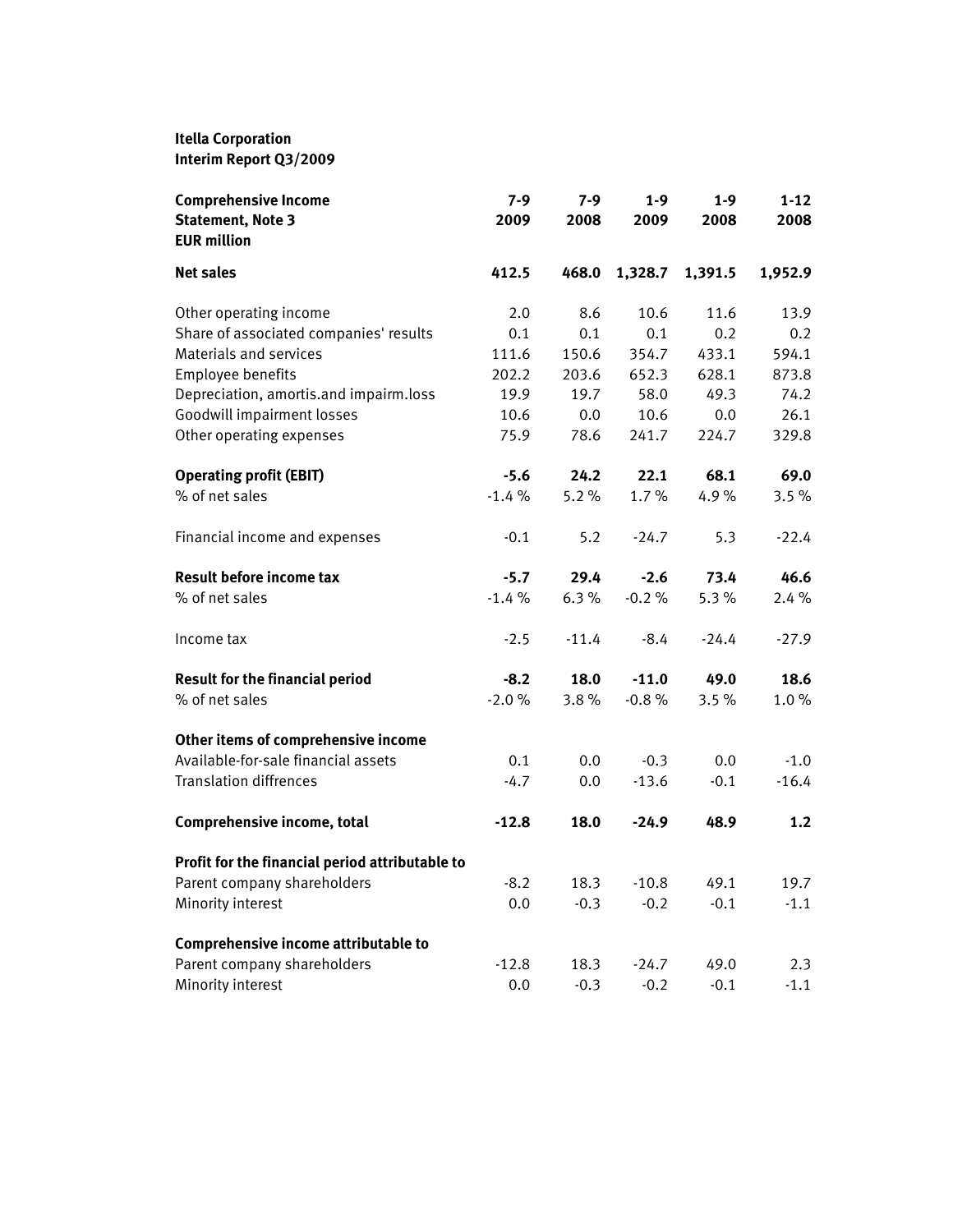# **Itella Corporation Interim Report Q3/2009**

## **Consolidated Balance sheet, Note 4 EUR million**

|                                                             | 30 Sept    | 30 Sept | 31 Dec  |
|-------------------------------------------------------------|------------|---------|---------|
| Assets                                                      | 2009       | 2008    | 2008    |
| Goodwill                                                    | 165.1      | 208.6   | 174.9   |
| Other intangible assets                                     | 76.1       | 93.9    | 85.2    |
| Investment property                                         | 4.4        | 2.1     | 4.7     |
| Property, plant and equipment                               | 681.2      | 647.1   | 655.3   |
| Investments in associated companies                         | 1.0        | 0.2     | 0.6     |
| Other non-current investments                               | 0.8        | 0.6     | 0.6     |
| Non-current receivables                                     | 4.3        | 6.0     | 7.4     |
| Deferred tax assets                                         | 16.1       | 8.5     | 7.4     |
| Total non-current assets                                    | 949.0      | 967.0   | 936.1   |
| Inventories                                                 | 6.3        | 7.3     | 7.1     |
| Current receivables                                         | 271.0      | 343.0   | 285.4   |
| Current tax assets                                          | 17.2       | 9.4     | 8.7     |
| Financial assets available-for-sale                         | 2.6        | 4.8     | 3.8     |
| Cash and cash equivalents                                   | 100.9      | 160.5   | 129.4   |
| <b>Total current assets</b>                                 | 398.0      | 525.0   | 434.4   |
| <b>Total assets</b>                                         | 1 347.0    | 1492.0  | 1,370.5 |
| Equity attributable to equity holders of the parent company |            |         |         |
| Share capital                                               | 70.0       | 70.0    | 70.0    |
| Other reserves                                              | 142.7      | 143.8   | 143.0   |
| Retained earnings                                           | 447.4      | 532.7   | 481.8   |
| Minority interest                                           | 1.5        | 3.1     | 1.5     |
| <b>Total equity</b>                                         | 661.6      | 749.6   | 696.3   |
| Deferred tax liabilities                                    | 50.9       | 58.0    | 50.5    |
| Non-current interest-bearing liabilities                    | 110.9      | 105.1   | 85.9    |
| Other non-current liabilities                               | 37.5       | 29.4    | 35.5    |
| Non-current provisions                                      | 5.1        | 0.0     | 0.0     |
| Defined benefit pension plan obligations                    | 6.9        | 7.8     | 7.4     |
| Total non-current liabilities                               | 211.3      | 200.3   | 179.3   |
| Current interest-bearing liabilities                        | 166.9      | 213.7   | 146.4   |
| Trade payables and other liabilities                        | 295.3      | 320.9   | 347.3   |
| <b>Current tax liabilities</b>                              | 6.0        | 7.0     | 0.2     |
| Current provisions                                          | 5.9        | 0.5     | 1.0     |
| <b>Total current liabilities</b>                            | 474.1      | 542.1   | 494.9   |
| <b>Total liabilities</b>                                    | 685.4      | 742.4   | 674.2   |
| <b>Total equity and liabilities</b>                         | 1 3 4 7 .0 | 1492.0  | 1 370.5 |
| <b>Interest-bearing liabilities</b>                         | 277.8      | 318.8   | 232.3   |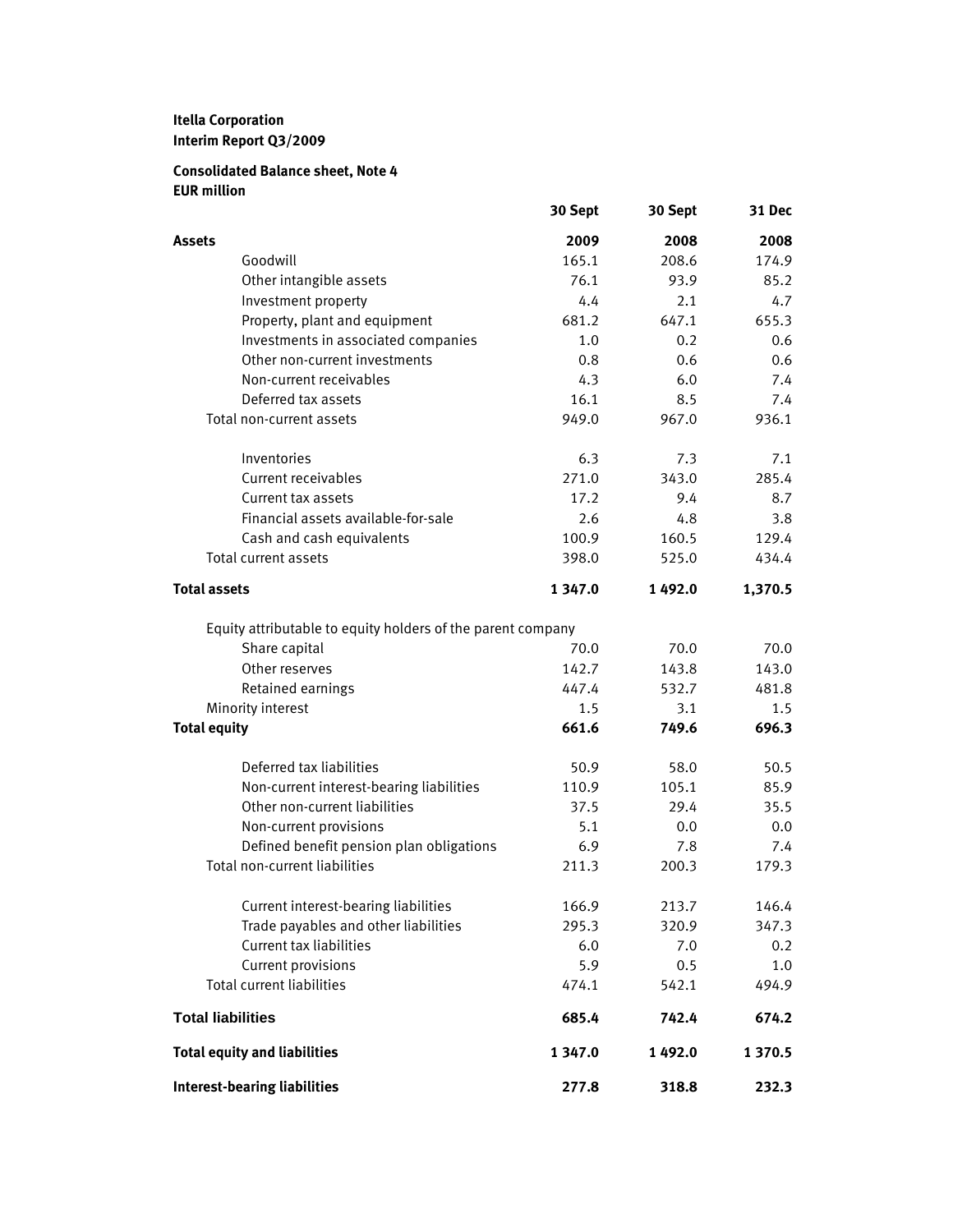#### **Itella Corporation Interim Report Q3/2009**

| <b>Consolidated Cash Flow Statement, Note 5</b>            | $1-9$   | $1-9$    | $1 - 12$ |
|------------------------------------------------------------|---------|----------|----------|
| <b>EUR</b> million                                         | 2009    | 2008     | 2008     |
| <b>Result before tax</b>                                   | $-2.6$  | 73.4     | 46.6     |
| <b>Total adjustments</b>                                   | 94.5    | 38.7     | 117.7    |
| Change in net working capital                              | $-32.1$ | $-80.1$  | 2.9      |
| <b>Cash flow before</b>                                    |         |          |          |
| financial items and income tax                             | 59.8    | 32.0     | 167.2    |
| Financial items (net)                                      | $-23.1$ | 12.7     | $-1.0$   |
| Tax paid                                                   | $-21.1$ | $-23.4$  | $-35.4$  |
| Cash flow from operating activities (net)                  | 15.6    | 21.3     | 130.8    |
| Acquisition of subsidiaries less cash and cash equivalents | $-0.5$  | $-230.1$ | $-228.9$ |
| Purchase of intangible assets and property, plant and eq.  | $-94.5$ | $-66.7$  | $-109.7$ |
| Proceeds from sale of intangible and tangible assets       | 1.7     | 0.6      | 1.4      |
| Proceeds from sale of subsidiaries and businesses          | 1.4     | 0.6      | 0.8      |
| Change in investments                                      | $-0.3$  | 6.9      | 6.8      |
| Change in non-current loan receivables                     | $-0.4$  | 1.2      | 2.5      |
| Repayments of available-for-sale financial assets          | 0.0     | 0.1      | 0.9      |
| Cash flow from investing activities (net)                  | $-92.6$ | $-287.4$ | $-326.3$ |
| Minority capital investment                                | 0.0     | 2.3      | 2.3      |
| Change in loans (net)                                      | 54.6    | 176.0    | 76.7     |
| Finance lease principal payments                           | $-7.7$  | $-6.8$   | $-9.4$   |
| Dividends paid                                             | $-10.0$ | $-39.0$  | $-39.0$  |
| Cash flow from financing activities (net)                  | 36.9    | 132.5    | 30.6     |
| Change in cash and cash equivalents                        | $-40.1$ | $-133.6$ | $-164.9$ |
| Cash and cash equivalents at period-start                  | 129.4   | 297.6    | 297.6    |
| Effect of changes in exchange rates                        | 8.1     | 0.0      | 2.3      |
| Change in fair value of cash and cash equivalents          | 3.5     | $-3.5$   | $-5.6$   |
| Cash and cash equivalents at period-end                    | 100.9   | 160.5    | 129.4    |

# **Changes in Equity, Note 6**

| <b>EUR million</b>             |              | Equity attributable to equity holders of the parent company |        |                    |          |         |                       |              |
|--------------------------------|--------------|-------------------------------------------------------------|--------|--------------------|----------|---------|-----------------------|--------------|
|                                |              |                                                             | Fair   | Transla-           |          |         |                       |              |
|                                | <b>Share</b> | Other                                                       | value  | tion               | Retained |         | <b>Minority</b>       | <b>Total</b> |
|                                | capital      | reserves                                                    |        | reserve difference | earnings |         | <b>Total interest</b> | equity       |
| Equity 1 Jan 2008              | 70.0         | 142.7                                                       | 1.3    | 0.0                | 517.5    | 731.5   | 0.9                   | 732.4        |
| Dividends paid                 |              |                                                             |        |                    | $-39.0$  | $-39.0$ |                       | $-39.0$      |
| Disposal of subsidiaries       |              |                                                             |        |                    |          |         | 2.0                   | 2.0          |
| Comprehensive income of period |              |                                                             | $-0.2$ | 5.1                | 49.1     | 54.0    | 0.2                   | 54.2         |
| Equity 30 Sept 2008            | 70.0         | 142.7                                                       | 1.1    | 5.1                | 527.6    | 746.5   | 3.1                   | 749.6        |
| Equity 1 Jan 2009              | 70.0         | 142.7                                                       | 0.3    | $-16.4$            | 498.2    | 694.8   | 1.5                   | 696.3        |
| Dividends paid                 |              |                                                             |        |                    | $-10.0$  | $-10.0$ |                       | $-10.0$      |
| Other changes                  |              |                                                             |        |                    |          |         | 0.2                   | 0.2          |
| Comprehensive income of period |              |                                                             | $-0.3$ | $-13.6$            | $-10.8$  | $-24.7$ | $-0.2$                | $-24.9$      |
| Equity 30 Sept 2009            | 70.0         | 142.7                                                       | 0.0    | $-30.0$            | 477.4    | 660.1   | 1.5                   | 661.6        |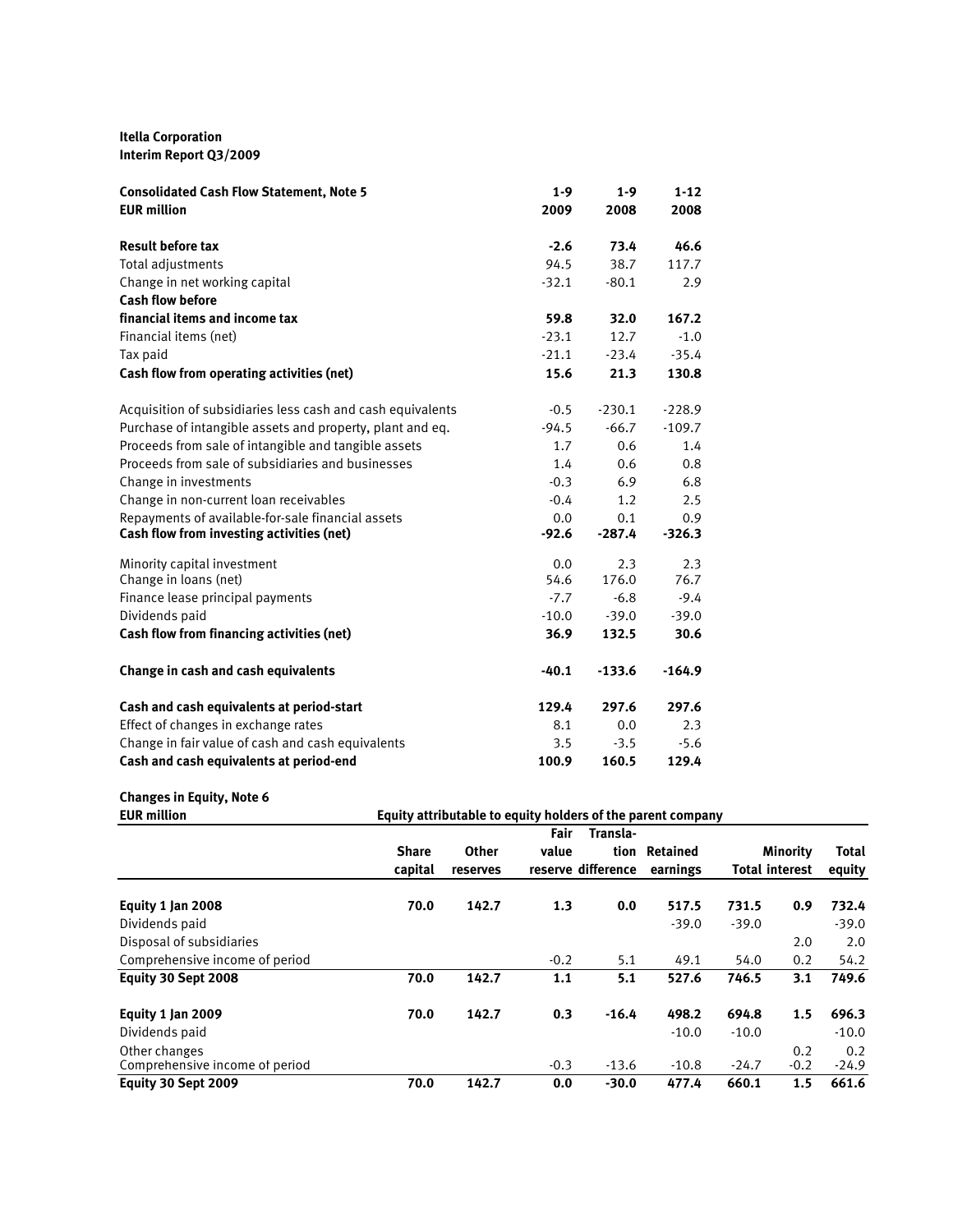#### **Itella Corporation**

**Interim Report Q3/2009**

| <b>Segment Information, Note 7</b>               | $7 - 9$ | 7-9      | $1 - 9$     | $1 - 9$            | $1 - 12$ |
|--------------------------------------------------|---------|----------|-------------|--------------------|----------|
| <b>EUR million</b>                               | 2009    | 2008     | 2009        | 2008               | 2008     |
| Net sales by business segment                    |         |          |             |                    |          |
| Itella Mail Communication                        | 200.0   | 208.7    | 648.5       | 663.4              | 918.1    |
| Itella Information                               | 56.5    | 59.2     | 183.1       | 181.9              | 247.1    |
| Itella Logistics                                 | 165.5   | 207.6    | 525.4       | 568.3              | 813.2    |
| Other operations                                 | 1.6     | 4.2      | 10.2        | 12.9               | 20.5     |
| - eliminations                                   | $-11.1$ | $-11.7$  | $-38.5$     | $-35.0$            | $-46.0$  |
| <b>Total</b>                                     | 412.5   | 468.0    |             | 1 3 28.7 1 3 9 1.5 | 1,952.9  |
| Operating profit/loss (EBIT) by business segment | *       |          |             |                    |          |
| Itella Mail Communication                        | 5.9     | 15.9     | 39.4        | 59.3               | 90.1     |
| Itella Information                               | 4.0     | 2.1      | 12.4        | 8.7                | 9.6      |
| Itella Logistics                                 |         |          |             |                    |          |
| Logistics excl. impairment loss                  | $-0.2$  | 4.5      | $-10.5$     | 12.0               | 16.0     |
| Logistics incl. impairment loss                  | $-10.8$ | 4.5      | $-21.1$     | 12.0               | $-10.1$  |
| Other operations                                 | $-4.7$  | 1.7      | $-8.6$      | $-11.9$            | $-20.6$  |
| <b>Total excl. impairment loss</b>               | 5.0     | 24.2     | 32.7        | 68.1               | 95.1     |
| <b>Total incl. impairment loss</b>               | $-5.6$  | 24.2     | 22.1        | 68.1               | 69.0     |
| <b>Financial income and expenses</b>             | $-0.1$  | 5.2      | $-24.7$     | 5.3                | $-22.4$  |
| Result before income tax                         | $-5.7$  | 29.4     | $-2.6$      | 73.4               | 46.6     |
| <b>Personnel at period-end</b>                   |         |          |             |                    |          |
| Itella Mail Communication                        | 17 761  | 18 5 9 5 | 17761       | 18 5 9 5           | 19094    |
| Itella Information                               | 2021    | 1964     | 2021        | 1964               | 1923     |
| Itella Logistics                                 | 9687    | 10 3 9 7 | 9687        | 10 3 9 7           | 10 6 21  |
| Other operations                                 | 40      | 32       | 40          | 32                 | 34       |
| <b>Total</b>                                     | 29 509  | 30 988   | 29 5 09     | 30 988             | 31 672   |
| Net sales by geographical segment                |         |          |             |                    |          |
| Finland                                          | 293.8   | 325.5    | 937.4       | 979.2              | 1,354.9  |
| Rest of Scandinavia                              | 51.2    | 90.8     | 173.3       | 258.3              | 312.9    |
| <b>Baltic countries and Russia</b>               | 40.5    | 38.4     | 122.0       | 66.2               | 133.5    |
| Other countries                                  | 27.0    | 13.3     | 96.0        | 87.8               | 151.6    |
| Total                                            | 412.5   | 468.0    | 1 3 2 8 . 7 | 1 3 9 1 . 5        | 1,952.9  |

\* Compared with the financial results reported for the segments in 2008, Itella Mail Communication and Itella Logistics improved their operating profits as a result of relocation of premises that were previously located within other Group operations. The operating profits for 2008 have been converted into comparable figures in the tables for 2009.